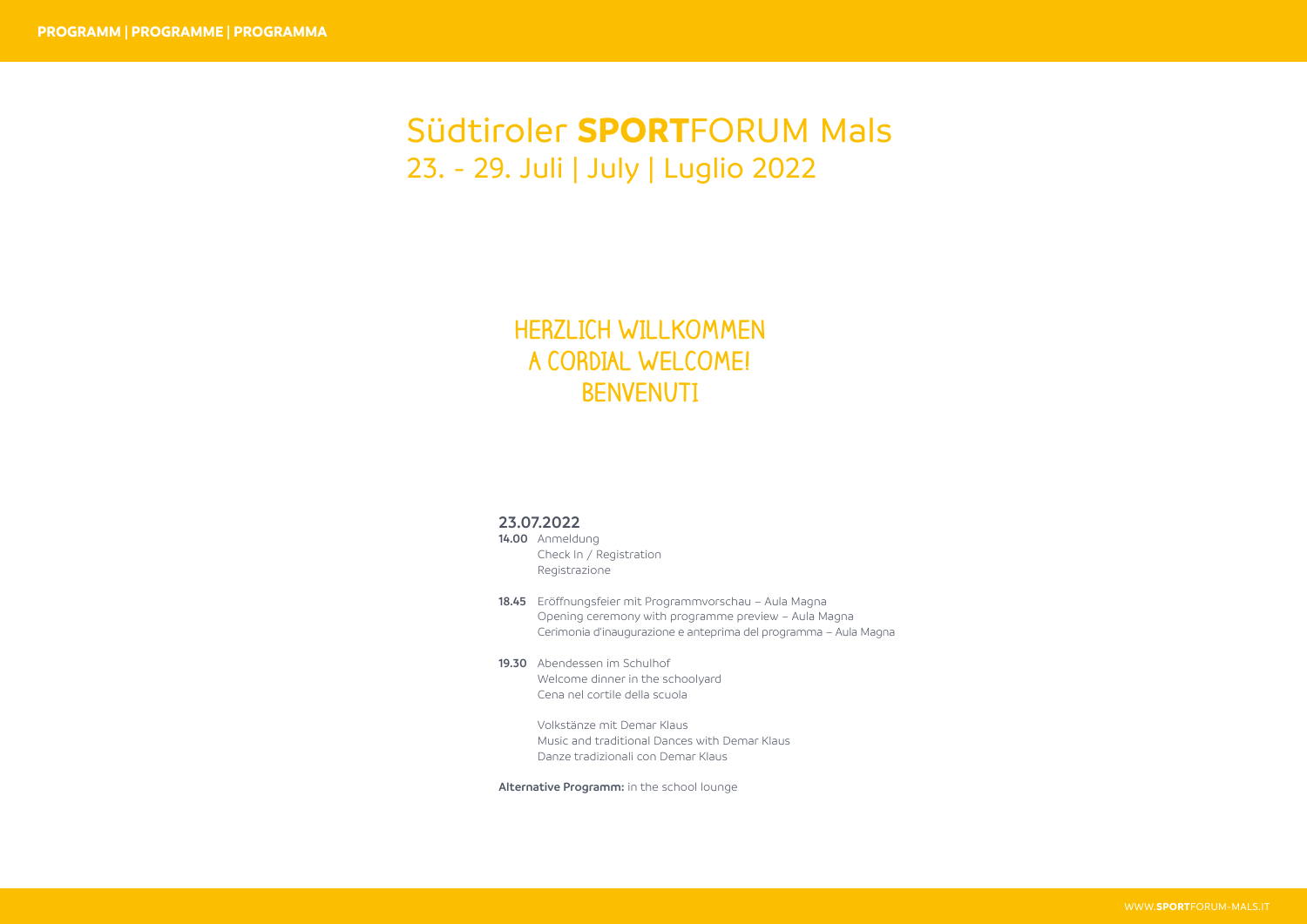**PROGRAMM | PROGRAMME | PROGRAMMA**

**Sunday 24.07.2022** The program is subject to updates ! \* = Repetition, Wiederholung; Ripetizione 7:30 – 8:30 TAI CHI with Lin Lai Li **(Meeting point)** • 8:00 – 8:20 Meditation with Sari Penttilä (Place 9)

| <b>Time</b>                       | <b>Gym Hall A</b>                                                                                     | <b>Gym Hall 1</b>                                          | <b>Gym Hall 2</b>                               | <b>Gym Hall 3</b>              |                                                             | <b>Athletic</b><br><b>Stadion 6</b>   | <b>Class</b><br>Room <sub>8</sub>                                | Swimming<br><b>Pool</b>                   | <b>Meeting Point</b>                                    |  |
|-----------------------------------|-------------------------------------------------------------------------------------------------------|------------------------------------------------------------|-------------------------------------------------|--------------------------------|-------------------------------------------------------------|---------------------------------------|------------------------------------------------------------------|-------------------------------------------|---------------------------------------------------------|--|
| 8:30<br>9:30                      | Salsa<br>P. Cristensen                                                                                | Running<br>History<br>M. Schreiner                         | Running<br>History<br>M. Schreiner              | NML1<br>G. Judmayr             | Athletics<br>primary school<br>T. Lechthaler                | <b>Rugby Soccer</b><br>M. Romano      | Meditaping 1 The<br>static of Man<br>D. Sielmann                 | Lifeguard Drills<br>R. Gruin              | $\odot$<br><b>Street Racket</b><br>R. Straub            |  |
| 9:45<br>10:45                     | Floorwork1<br>C. Balzama                                                                              | Running<br>History <sup>*</sup><br>M. Schreiner            | Running<br>History <sup>*</sup><br>M. Schreiner | NML <sub>2</sub><br>G. Judmayr | 4<br>Yoga for you<br>S. Penttilä                            | <b>Baseball 1</b><br>D. Azzolini      | $\odot$<br>Arial Yoga<br>M.Missa/<br>M.Lopez                     | Lifeguard Drills<br>R. Gruin              | 5<br>Crossfit<br>M. Hillebrand                          |  |
| Jause - Coffee time - Merenda     |                                                                                                       |                                                            |                                                 |                                |                                                             |                                       |                                                                  |                                           |                                                         |  |
| 11:15<br>12:15                    | Floorwork 2<br>C. Balzama                                                                             | <b>Burner Games</b><br>2022<br>M. Sutter                   | <b>Burner Games</b><br>2022<br>M. Sutter        | Floorball 1<br>A. Krasauskas   | Table Tennis 1<br>T. Ming Hsien                             | <b>Gaelic Football</b><br>N. Tuhuteru | $\bullet$<br>Arial Yoga<br>M.Missa/<br>M.Lopez                   | $\odot$<br>Psychokinetics 1<br>S. Stuffer | $\odot$<br>Spikeball<br>V. Chiusole                     |  |
| Pranzo - Mittagessen - Lunch time |                                                                                                       |                                                            |                                                 |                                |                                                             |                                       |                                                                  |                                           |                                                         |  |
| 14:00<br>15:00                    | Ninja Warriors<br>T. Lechthaler                                                                       | <b>Flying People</b><br><b>B. Curt</b>                     | <b>Basketball 1</b><br>J. Zownir                | Gymnastics<br>C. Schaudt       |                                                             | <b>Baseball 2</b><br>D. Azzolini      | Sports Massage<br>introduction/<br>lower extremities<br>V. Novak | $\bullet$<br>Parcour<br>D. Fanelli        | 5<br><b>High Intensity</b><br>Training<br>M. Hillebrand |  |
| 15:15<br>16:15                    | Floorwork 1*<br>C. Balzama                                                                            | <b>Balance &amp; Coor-</b><br>dination in PE<br>O. Batutis | <b>Folk Dance</b><br>K. Demar                   | NML <sub>3</sub><br>G. Judmayr | Table Tennis 2<br>T. Ming Hsien                             | <b>Ultimate</b><br>N. Tuhuteru        | <b>Baseball Soccer</b><br>M. Romano                              |                                           | $\odot$<br><b>Street Racket</b><br>R. Straub            |  |
| Jause - Coffee time - Merenda     |                                                                                                       |                                                            |                                                 |                                |                                                             |                                       |                                                                  |                                           |                                                         |  |
| 16:30<br>17:30                    | Dance<br>Composition 1<br>R. Fanni                                                                    | Wrestling and<br>fighting games<br>M. Schreiner            | Wrestling and<br>fighting games<br>M. Schreiner | Super Kids 1<br>A. Vizbariene  | T.<br>Theory Innovative<br>Psychotecnology<br>A. Krasauskas |                                       | Meditaping 1*<br>The static of Man<br>D. Sielmann                | $\odot$<br>Parcour<br>D. Fanelli          | <b>5a</b><br>Indoor Cycling 1<br>R. Müllen              |  |
| 19:30                             | <b>SPORTWELL NIGHT</b><br>19.30 Dinner in the Sportwell Mals • 21.00 - 24.00 Live music with DJ PATEX |                                                            |                                                 |                                |                                                             |                                       |                                                                  |                                           |                                                         |  |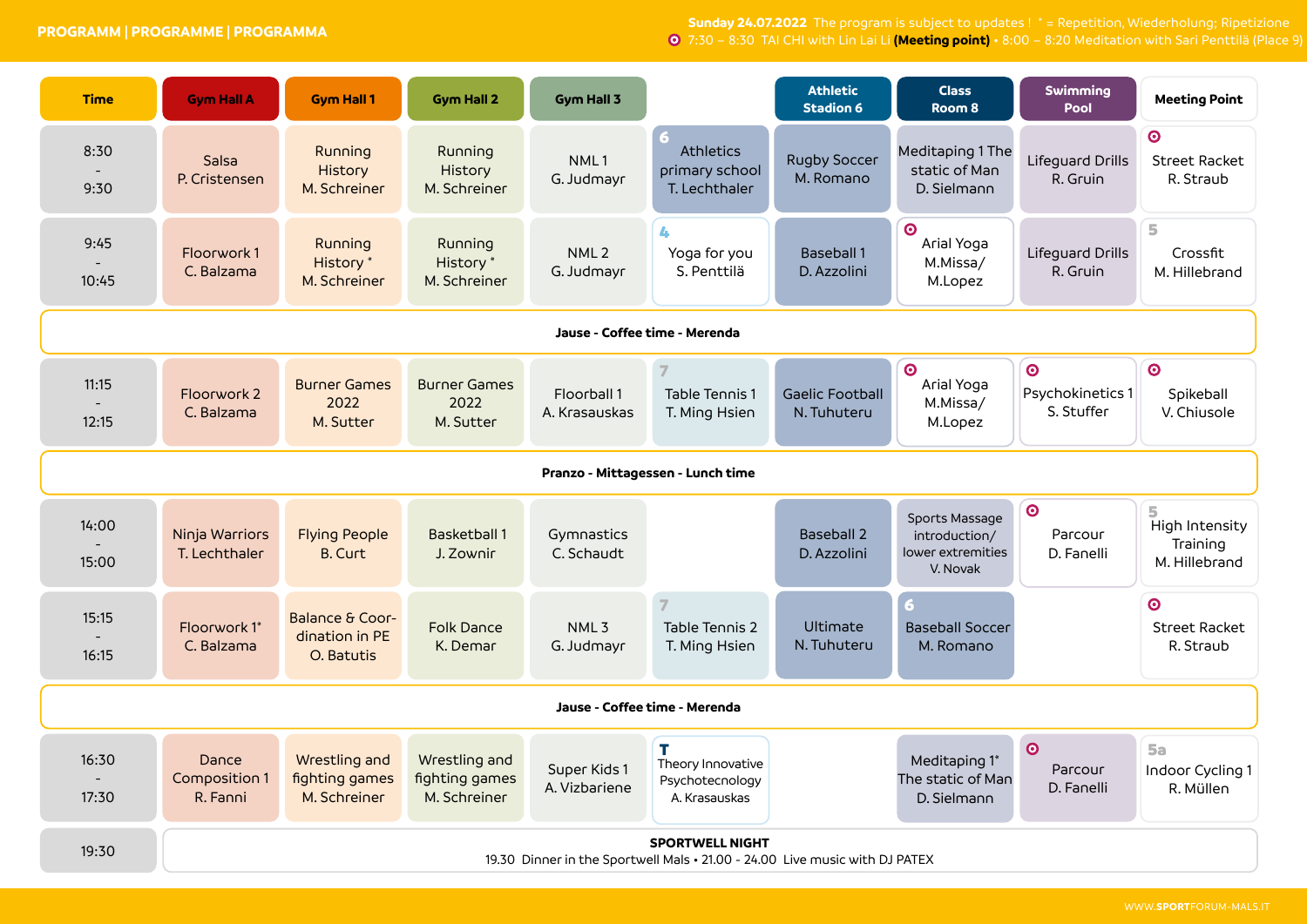**PROGRAMM | PROGRAMME | PROGRAMMA**

**Monday 25.07.2022** The program is subject to updates ! \* = Repetition, Wiederholung; Ripetizione Sunrise Hike to the "Spitzige Lun" 04:00 - 07.30 with Hofer Franz (Hike time 1:30 to the top) **(MP)** 7:30 – 8:30 TAI CHI with Lin Lai Li **(Meeting point)** • 8:00 – 8:20 Meditation with Sari Penttilä (Place 9)

| <b>Time</b>                                | <b>Gym Hall A</b>                                                                                                                                                                        | <b>Gym Hall 1</b>                                | <b>Gym Hall 2</b>                             | Gym Hall 3                                    |                                               | <b>Athletic</b><br><b>Stadion 6</b>           | <b>Class</b><br>Room 8                          | <b>Swimming</b><br>Pool                                   | <b>Meeting Point</b>                                      |  |
|--------------------------------------------|------------------------------------------------------------------------------------------------------------------------------------------------------------------------------------------|--------------------------------------------------|-----------------------------------------------|-----------------------------------------------|-----------------------------------------------|-----------------------------------------------|-------------------------------------------------|-----------------------------------------------------------|-----------------------------------------------------------|--|
| 8:30<br>9:30                               | Cha Cha<br>P. Christensen                                                                                                                                                                | Olympic<br>Wintergames<br>M. Schreiner           |                                               | NML4<br>G. Judmayr                            | $\odot$<br>Spikeball*<br>V. Chiusole          | Athletics<br>Pole Vault<br>T. Lechthaler      | Meditaping 2<br>D. Sielmann                     | Intervaltraining<br>on the Bike<br>D. Giuriato            | 5<br>Crossfit <sup>*</sup><br>M. Hillebrand               |  |
| 9:45<br>10:45                              | Yoga for Teens<br>S. Penttilä                                                                                                                                                            | <b>Ice Stock</b><br>Indoor<br>S. Mulser          | Powerstones 1<br>D. Franzelli/<br>E. Grazioli | Rope Skipping<br><b>B. Curt</b>               | <b>5a</b><br>Indoor Cycling 2<br>R. Müllen    | Baseball 1*<br>D. Azzolini                    | $\bullet$<br>Aerial Yoga<br>M.Missa/<br>M.Lopez | <b>Total Body</b><br>Acquabike<br>D. Giuriato             |                                                           |  |
| Jause - Coffee time - Merenda              |                                                                                                                                                                                          |                                                  |                                               |                                               |                                               |                                               |                                                 |                                                           |                                                           |  |
| 11:15<br>12:15                             | Folk Dance*<br>K. Demar                                                                                                                                                                  | <b>Ice Stock</b><br>Indoor<br>S. Mulser          | <b>Basketball 2</b><br>J. Zownir              | NML <sub>5</sub><br>G. Judmayr                | Table Tennis 3<br>T. Ming Hsien               | Kin Ball<br>M. Gasser                         | $\bullet$<br>Aerial Yoga<br>M.Missa/<br>M.Lopez | Swimming 1<br>M. Ngalioma                                 |                                                           |  |
| Pranzo - Mittagessen - Lunch time          |                                                                                                                                                                                          |                                                  |                                               |                                               |                                               |                                               |                                                 |                                                           |                                                           |  |
| 14:00<br>15:00                             | Super Kids 2<br>A. Vizbariene                                                                                                                                                            | <b>Floorball 2</b><br>A. Krasauskas              |                                               | Psychokinetics<br>S. Stuffer                  | Table Tennis 3<br>Tournament<br>T. Ming Hsien | Inclusion and<br><b>Athletics</b><br>M. Traut | 6.<br>Baseball 2*<br>D. Azzolini                | $\bullet$<br>Parkour<br>D. Fanelli                        |                                                           |  |
| 15:15<br>$\overline{\phantom{a}}$<br>16:15 | Dance<br>Composition 2<br>R. Fanni                                                                                                                                                       | <b>Donut Hockey</b><br>Update<br>M. Sutter       | Donut Hockey<br>Update<br>M. Sutter           | Powerstones 2<br>D. Franzelli/<br>E. Grazioli | <b>Gaelic Football</b> *<br>N. Tuhuteru       | Inclusion and<br><b>Athletics</b><br>M. Traut | $\odot$<br><b>Street Racket</b><br>R. Straub    | $\boldsymbol{\odot}$<br>Ice Stock<br>Outdoor<br>S. Mulser | 5.<br><b>High Intensity</b><br>Training*<br>M. Hillebrand |  |
| Jause - Coffee time - Merenda              |                                                                                                                                                                                          |                                                  |                                               |                                               |                                               |                                               |                                                 |                                                           |                                                           |  |
| 16:30<br>17:30                             |                                                                                                                                                                                          | Obstacle course  Obstacle course<br>M. Schreiner | M. Schreiner                                  | NML6<br>G. Judmayr                            | <b>5a</b><br>Indoor Cycling 3<br>R. Müllen    | Inclusion and<br><b>Athletics</b><br>M. Traut | Meditaping 3<br>D. Sielmann                     | $\odot$<br>Parkour<br>D. Fanelli                          | - 6<br>Woodball<br>T. Ming Hsien                          |  |
| 19:30                                      | "Away from the pandemic, a new era begins" with KARL PERFLER<br>18.30 Start from the Meeting Point to Tschengls "MÖHRENHÜTTE" . 20:00 Special evening with local food of the Möhrenhütte |                                                  |                                               |                                               |                                               |                                               |                                                 |                                                           |                                                           |  |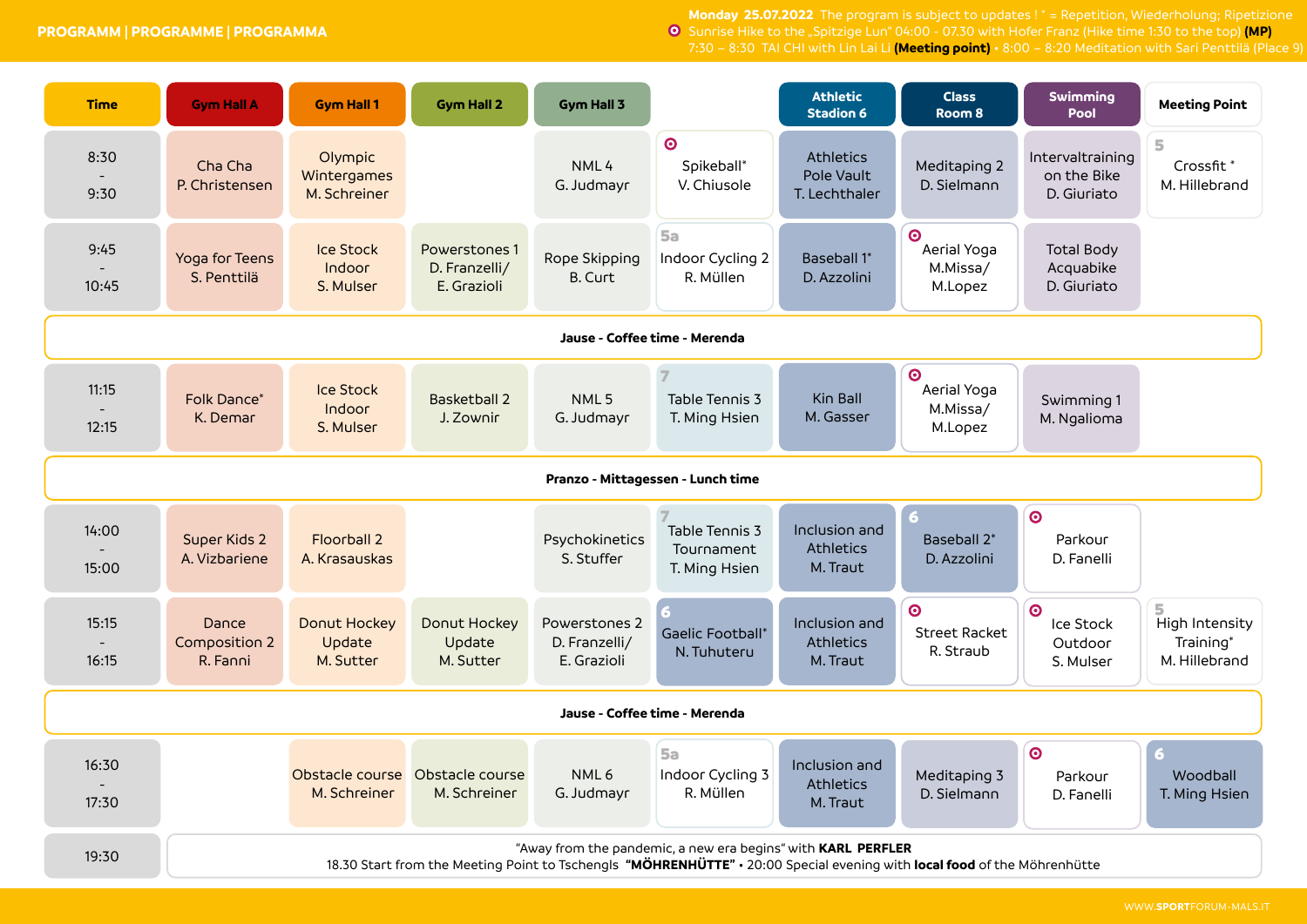**Tuesday 26.07.2022** The program is subject to updates ! \* = Repetition, Wiederholung; Ripetizione 7:30 – 8:30 TAI CHI with Lin Lai Li **(Meeting point)** • 8:00 – 8:20 Meditation with Sari Penttilä **(Place 9)**

| <b>Time</b>                                | <b>Gym Hall A</b>                                                                                                                                                                     | <b>Gym Hall 1</b>                         | <b>Gym Hall 2</b>                         | Gym Hall 3                   | <b>Meeting Point</b>                                       | <b>Meeting Point</b>                                       | <b>Class</b><br>Room 8                              | <b>Swimming</b><br>Pool                  | <b>Meeting Point</b>                           |  |  |  |
|--------------------------------------------|---------------------------------------------------------------------------------------------------------------------------------------------------------------------------------------|-------------------------------------------|-------------------------------------------|------------------------------|------------------------------------------------------------|------------------------------------------------------------|-----------------------------------------------------|------------------------------------------|------------------------------------------------|--|--|--|
| 8:30<br>9:30                               | Salsa <sup>*</sup><br>P. Christensen                                                                                                                                                  | <b>Running Games</b><br>M. Schreiner      | <b>Running Games</b><br>M. Schreiner      | NML7<br>G. Judmayr           | $\boldsymbol{\odot}$<br>Aerial Yoga<br>M.Missa/<br>M.Lopez | $\odot$<br>Powerstones 1*<br>M. Franzelli/<br>E.Grazioli   | Meditaping<br>D. Sielmann 4                         | Swim and Fun<br>D. Giuriato              | <b>5a</b><br>Outdoor<br>Cycling 1<br>R. Müllen |  |  |  |
| 9:45<br>10:45                              | Dance<br>Composition 3<br>R. Fanni                                                                                                                                                    | Juggling<br><b>B. Curt</b>                | <b>Basketball 3</b><br>J. Zownir          | NML8<br>G. Judmayr           | $\odot$<br>Aerial Yoga<br>M.Missa/<br>M.Lopez              |                                                            | $\bullet$<br><b>Bike at School</b><br>A. Trivellato | Arm Work in<br>Deep Water<br>D. Giuriato | $\bullet$<br><b>Street Racket</b><br>R. Straub |  |  |  |
|                                            | Jause - Coffee time - Merenda                                                                                                                                                         |                                           |                                           |                              |                                                            |                                                            |                                                     |                                          |                                                |  |  |  |
| 11:15<br>$\overline{\phantom{a}}$<br>12:15 | Functional<br>Fitness in PE<br>L. Batutyte                                                                                                                                            | <b>Burner Speed</b><br>games<br>M. Sutter | <b>Burner</b><br>Speed games<br>M. Sutter | Floorball 3<br>A. Krasauskas | $\bullet$<br>Orienteering 1<br>C. Kirchlechner             | $\bullet$<br>Powerstones 2*<br>M. Franzelli/<br>E.Grazioli | $\odot$<br><b>Bike at School</b><br>A. Trivellato   | Swimming 2<br>M. Ngalioma                | <b>5a</b><br>Outdoor<br>Cycling 2<br>R. Müllen |  |  |  |
| Pranzo - Mittagessen - Lunch time          |                                                                                                                                                                                       |                                           |                                           |                              |                                                            |                                                            |                                                     |                                          |                                                |  |  |  |
| 14:00<br>18:00                             | <b>Culture Trips:</b><br>Stand up Paddling • Alpine Yoga • Mountain bike • Hiking Trip                                                                                                |                                           |                                           |                              |                                                            |                                                            |                                                     |                                          |                                                |  |  |  |
| 19:30                                      | 19:30 Dinner in the Schoolyard<br>21:00 Classic Concert in the Aula Magna with Greta Brenner - sopran & Susanne Satz - piano<br>21:30 Live music in the Lollo Pub with the Simple Men |                                           |                                           |                              |                                                            |                                                            |                                                     |                                          |                                                |  |  |  |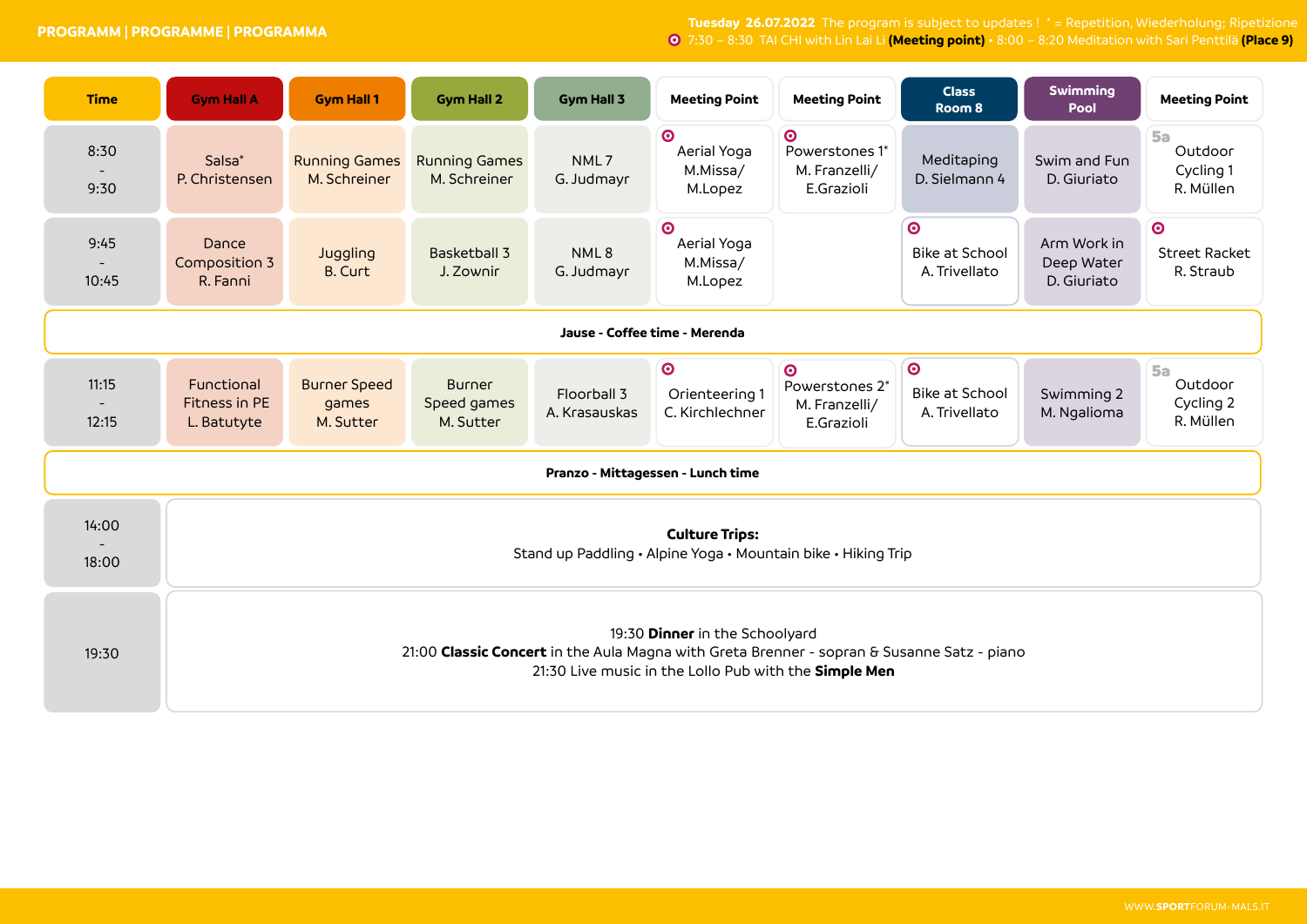**Wednesday 27.07.2022** The program is subject to updates ! \* = Repetition, Wiederholung; Ripetizione **O** Sunrise Hike to the "Spitzige Lun" 04:00 - 07.30 with Hofer Franz (Hike time 1:30 to the top) (MP) 7:30 – 8:30 TAI CHI with Lin Lai Li **(Meeting point)** • 8:00 – 8:20 Meditation with Sari Penttilä (Place 9)